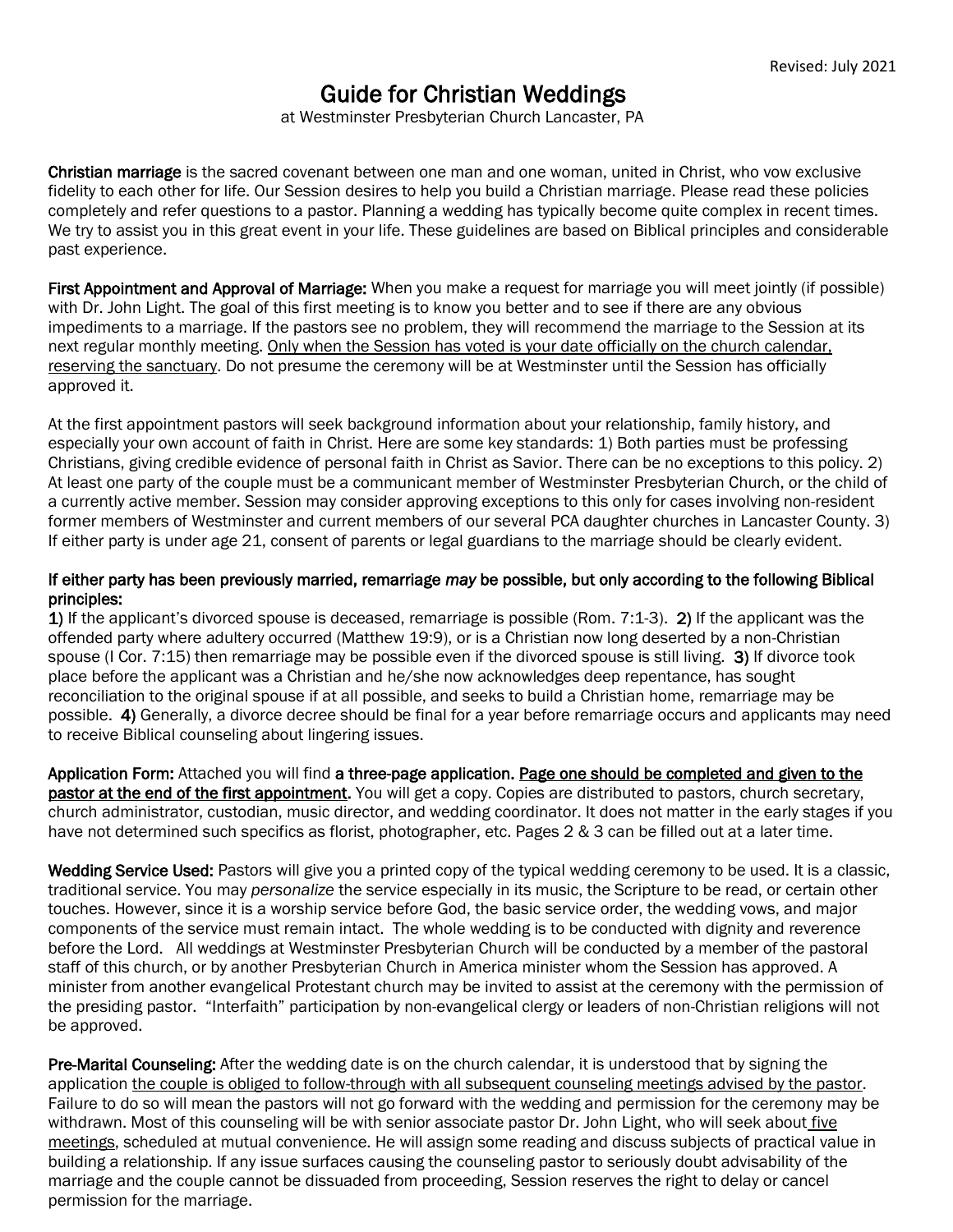Engagement is a time of great joy, but also of unique pressures and temptations. It is expected that as believers in Christ couples will seek moral purity and thus will abstain from sexual intercourse during engagement. You are challenged to flee the world's casual attitude toward sexuality as an engaged couple. If it is realized at any time that a couple is living together, or is known to be involved in behavior scandalous to the honor of Christ, you will be asked to repent and cease from such sin. Refusal to comply with this standard may cause the Session to cancel permission for the wedding, regardless of the stage of planning reached.

Wedding Music: Our director of music. Frank Dodd will serve as organist for all weddings held in the church, or he must approve a substitute before that person is asked to participate. Music selected for a wedding service should be appropriate to what would be used for Sunday worship, since a wedding *is* truly a worship service. All music chosen and the manner of its performance is therefore subject to the approval of Westminster's director of music and pastors. Texts of either instrumental or vocal music are to be Biblical and worshipful, centering on praise to God. Secular texts are normally romantic or sentimental expressions of the bride and groom's love for each other. Plan to save such pieces for your reception music, not in the wedding service. Music with no verbal text should still evoke dignity, prayer, praise, or reverential themes. Soloists should not use electronic taped background accompaniments. Organ, piano, or other accompaniment can readily be provided.

Following your initial meeting with the pastors, and when you know the wedding is approved by Session, contact Frank Dodd at church to begin initial music plans. Use the information on page 2 of your wedding application as the basis for this phone call. We recommend that you not engage any musicians until you have talked with him.

Westminster Wedding Coordinator: A number of women from our congregation are trained and experienced in the procedures of weddings held here. The Pastors' Secretary will tell you the women available. Contact her immediately after your initial meeting with the pastor to make the arrangement (717.569.2151 or office@westpca.com). We require you to use one of our coordinators. The coordinator has proven to be of enormous practical benefit at the rehearsal and wedding ceremony. A fee is asked for the wedding coordinator, see page 4. If an outside professional wedding coordinator is hired, we still require that our coordinator meet that person in a prior consultation, and our coordinator should be paid \$50 for this service. It must be understood that our presiding pastor has full authority over the service order and of the conduct of the rehearsal and wedding ceremony.

Printed Wedding Bulletin: A wedding bulletin is a useful way to show the order of the service, list participants, express thanks to parents, give your new address, etc. Bulletin samples from past ceremonies are on file in the church office, our secretaries will show them to you. Covers can be bought at a Christian bookstore, or you may design you own. Production and cost of a bulletin is your responsibility. However, before printing it, please show a final draft of contents to both the presiding pastor and music director, to be sure all is in order. At the time of rehearsal, please place two copies in the secretary's mailbox. The church office appreciates any leftover copies to place on file.

We request you to include this statement in your bulletin: *Because our wedding is a worship service, please cooperate by not taking flash pictures after the bride is at the front and the ceremony begins. The church requests that no rice, birdseed, flower petals or confetti be thrown anywhere on church property. Thank you.*

Flowers: A florist should be selected as soon as the wedding date is known. The church has two standing (6') black wrought iron candelabras you may wish to use; we will provide candles for these which burn for several hours. If you intend to use a "unity candle," you or the florist must provide it. We have two wooden pedestals about 36" high which may be used for flower stands. If you intend to rent an aisle runner, our center aisle is 90' long. (It is your choice, but we find that the plastic aisle runner usually provided today can snag people's heels and may be a real problem to use.) Flowers or ivy may be attached with care to the candelabras, pew ends, or pulpit – but please do not use nails, tacks or scotch tape. Ask the church administrator for guidance in this area. Please arrange for a friend or relative to remove all flowers, gifts, decorations, and other personal property immediately after the ceremony so the church can be cleaned. The custodian will be waiting to proceed with what must be done to prepare for Sunday services.

Photography / Videotaping: You should stipulate to your photographer that no mean pictures are to be taken once the wedding ceremony is underway, with the bride at the front. Videotaping is permitted, but must be unobtrusive during the service, preferably with a camera on the side balcony. Under no circumstances may anyone roam about with a camera during the ceremony, or use distracting high intensity video lights. We will have a trained sound technician present to monitor microphone levels during the wedding (pastors wear a wireless microphone). The sound technician will gladly make you a free CD.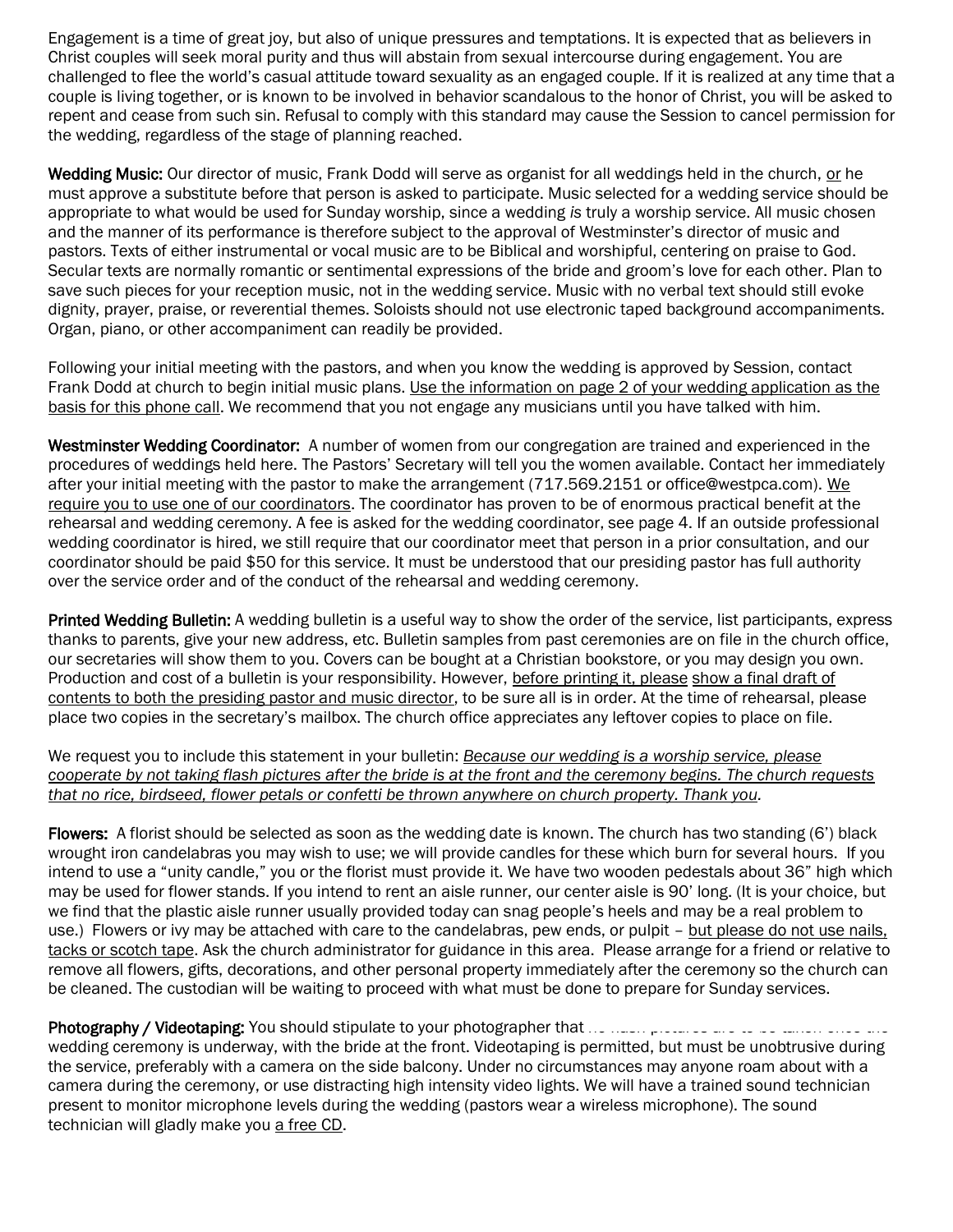Use of Activity Room for Reception or Rehearsal Dinner: When a reception or other meal is desired to be at the church, indicate this on your application and discuss arrangements with the church administrator. He will coordinate set-up of the room with the custodian according to your needs.

The church building is to be respected as a house of worship. We expect the wedding couple and families to enforce several standards: 1) No smoking is permitted anywhere within our building. 2) No alcoholic beverages are to be served on the church premises. 3) Please ask friends and family not to throw rice, birdseed, flower petals or confetti on the property, inside or out; it is a difficult clean-up chore. 4) Church equipment is to be used only by the permission of the church administrator or kitchen chairman. 5) Appoint trusted friends to take away all wedding gifts, flowers, decorations, and other personal property, immediately after your ceremony and/or reception are over. The custodian needs all rooms cleared so he may clean up in preparation for Sunday.

Final Appointment before the Wedding: When all pre-marital counseling appointments are complete and most arrangements appear to be final, you should call the church administrator to initiate a final meeting, ideally about a month before the wedding. The bride's mother is welcome at this meeting. The church administrator and the wedding coordinator will attend. This meeting will review all practical arrangements. Come prepared to tell us what time the church needs to be opened for flower deliveries, caterers, photography, and so on. If your bulletin is ready for printing, this is a good time to drop it off for the pastor and organist to review before final printing.

The Rehearsal: Normally the rehearsal is the night before the wedding. It takes no more than 45-60 minutes once all parties are present. When setting the rehearsal time, take into account whether people must travel a long distance to arrive, and also the travel time needed to reach a restaurant afterward for the rehearsal dinner.

License: Be sure to obtain your marriage license in advance. You may do so by applying in person together at any courthouse in Pennsylvania. You will receive the license immediately, but it has a waiting period of three days. It then must be used within 60 days. Pennsylvania does not require a blood test or physical exam. Please remember to bring the license to the rehearsal. The pastor will complete it after the ceremony and return one part one part to you, one part to the church, and one part to the county authorities, which completes your legal marriage registration.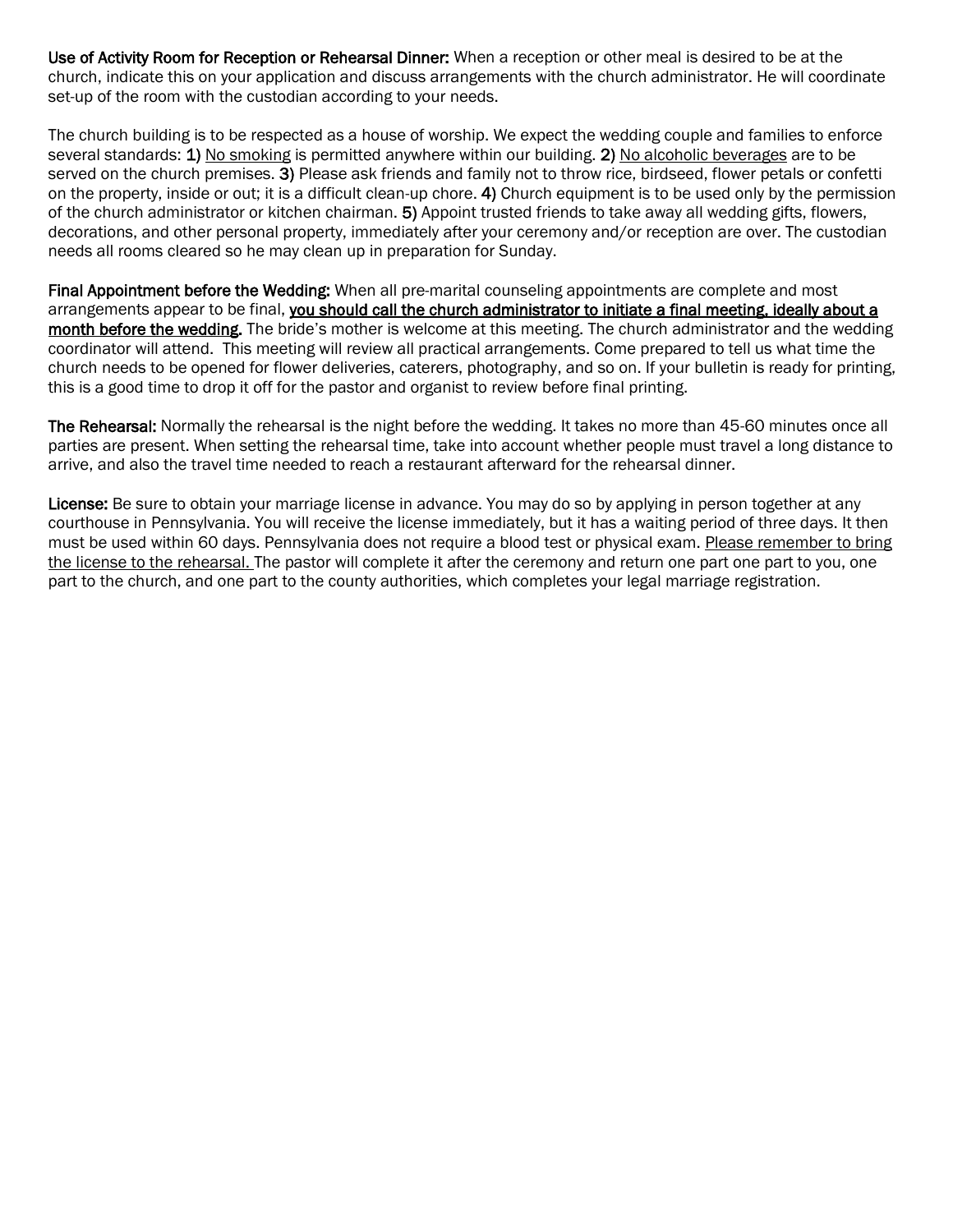*For office use only* Session Approval: \_\_\_\_\_

date

# Application for Christian Marriage

Westminster Presbyterian Church, 2151 Oregon Pike, Lancaster, PA 17601-4604

We hereby apply for permission to be married in the Westminster Presbyterian Church. We have read the "Guide for Christian Weddings" and agree to conform thereby.

| (Please print in black ink or type in black ink) |                                                                          |                   |                                                                                                                    |  |  |  |
|--------------------------------------------------|--------------------------------------------------------------------------|-------------------|--------------------------------------------------------------------------------------------------------------------|--|--|--|
|                                                  |                                                                          |                   |                                                                                                                    |  |  |  |
|                                                  |                                                                          |                   |                                                                                                                    |  |  |  |
|                                                  |                                                                          |                   |                                                                                                                    |  |  |  |
|                                                  |                                                                          |                   |                                                                                                                    |  |  |  |
|                                                  |                                                                          |                   |                                                                                                                    |  |  |  |
|                                                  |                                                                          |                   |                                                                                                                    |  |  |  |
|                                                  |                                                                          |                   |                                                                                                                    |  |  |  |
|                                                  |                                                                          |                   |                                                                                                                    |  |  |  |
|                                                  |                                                                          |                   |                                                                                                                    |  |  |  |
|                                                  |                                                                          |                   |                                                                                                                    |  |  |  |
|                                                  |                                                                          |                   |                                                                                                                    |  |  |  |
|                                                  |                                                                          |                   |                                                                                                                    |  |  |  |
|                                                  |                                                                          |                   |                                                                                                                    |  |  |  |
| Caterer:                                         |                                                                          |                   | Do you want a wedding reception at the church? If so, approximate time of reception? _____ Approx. # guests ______ |  |  |  |
|                                                  |                                                                          |                   | Do you want a wedding rehearsal dinner at the church? If so, when and what time? ____________ Approx. # guests ___ |  |  |  |
|                                                  |                                                                          | literature rack.) | (Remember to submit Facility Use forms for rehearsal dinner and/or wedding reception. Forms are found on the       |  |  |  |
|                                                  | (Your choice of an officiating pastor should be cleared with Dr. Light.) |                   |                                                                                                                    |  |  |  |
|                                                  |                                                                          |                   |                                                                                                                    |  |  |  |
|                                                  |                                                                          |                   |                                                                                                                    |  |  |  |
|                                                  |                                                                          |                   |                                                                                                                    |  |  |  |

Phone: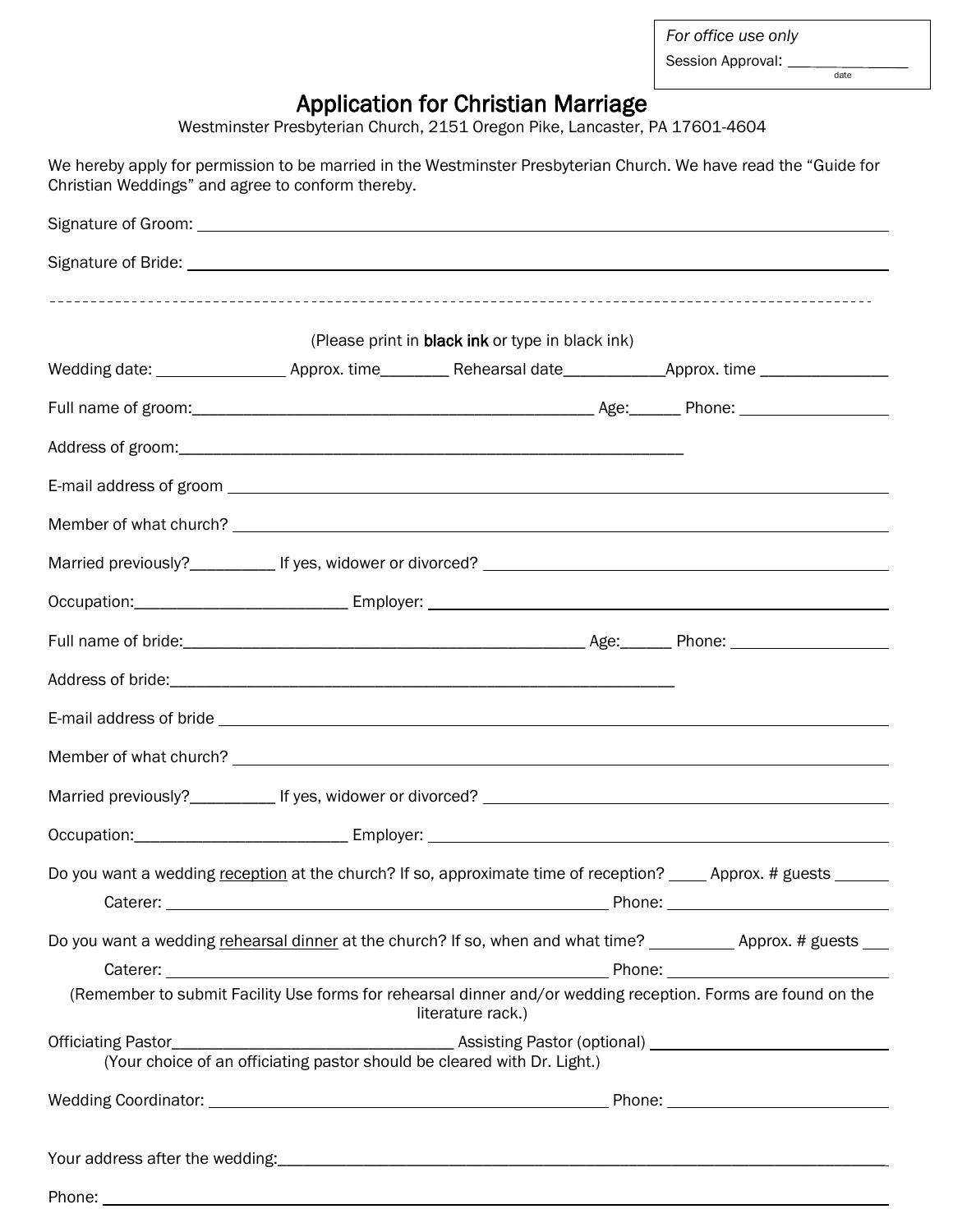This second page should be used for planning your wedding music. Contact Frank Dodd (church, 569-2151) to begin initial planning. You do not need to have soloists or music pieces known at the time of this phone call. Frank will help you with your ideas and will be able to offer suggestions.

The following is information will be needed as we meet to finalize your music. Bring this page with you at that time.

| Instrumental Soloist(s)__________________________ Instrument ____________________Phone: ______________________ |                                                                                                                                                                                                                     |  |  |
|----------------------------------------------------------------------------------------------------------------|---------------------------------------------------------------------------------------------------------------------------------------------------------------------------------------------------------------------|--|--|
|                                                                                                                |                                                                                                                                                                                                                     |  |  |
| Selections which you already are thinking of (organ, vocal or instrumental):                                   |                                                                                                                                                                                                                     |  |  |
|                                                                                                                |                                                                                                                                                                                                                     |  |  |
|                                                                                                                |                                                                                                                                                                                                                     |  |  |
|                                                                                                                |                                                                                                                                                                                                                     |  |  |
| Are you considering a hymn(s) within the service? If so, which ones are you selecting?                         |                                                                                                                                                                                                                     |  |  |
|                                                                                                                |                                                                                                                                                                                                                     |  |  |
|                                                                                                                |                                                                                                                                                                                                                     |  |  |
|                                                                                                                |                                                                                                                                                                                                                     |  |  |
|                                                                                                                |                                                                                                                                                                                                                     |  |  |
| Do you want the hour chimed? _____________                                                                     |                                                                                                                                                                                                                     |  |  |
|                                                                                                                |                                                                                                                                                                                                                     |  |  |
| Are you having a receiving line?_______ Or dismissing the guests yourselves?____________ Or neither? _________ |                                                                                                                                                                                                                     |  |  |
| Is your photographer taking pictures in the sanctuary prior to the prelude and service?                        |                                                                                                                                                                                                                     |  |  |
| after the bride is at the front and the ceremony begins.                                                       | If so, please tell your photographer that the music begins 30 minutes before your wedding time and the<br>sanctuary needs to be cleared by that time. Inform your photographer that no flash pictures are permitted |  |  |

Unless your soloists are involved with the processional or recessional, they usually do not need to be at the rehearsal. However, you may make other arrangements with them.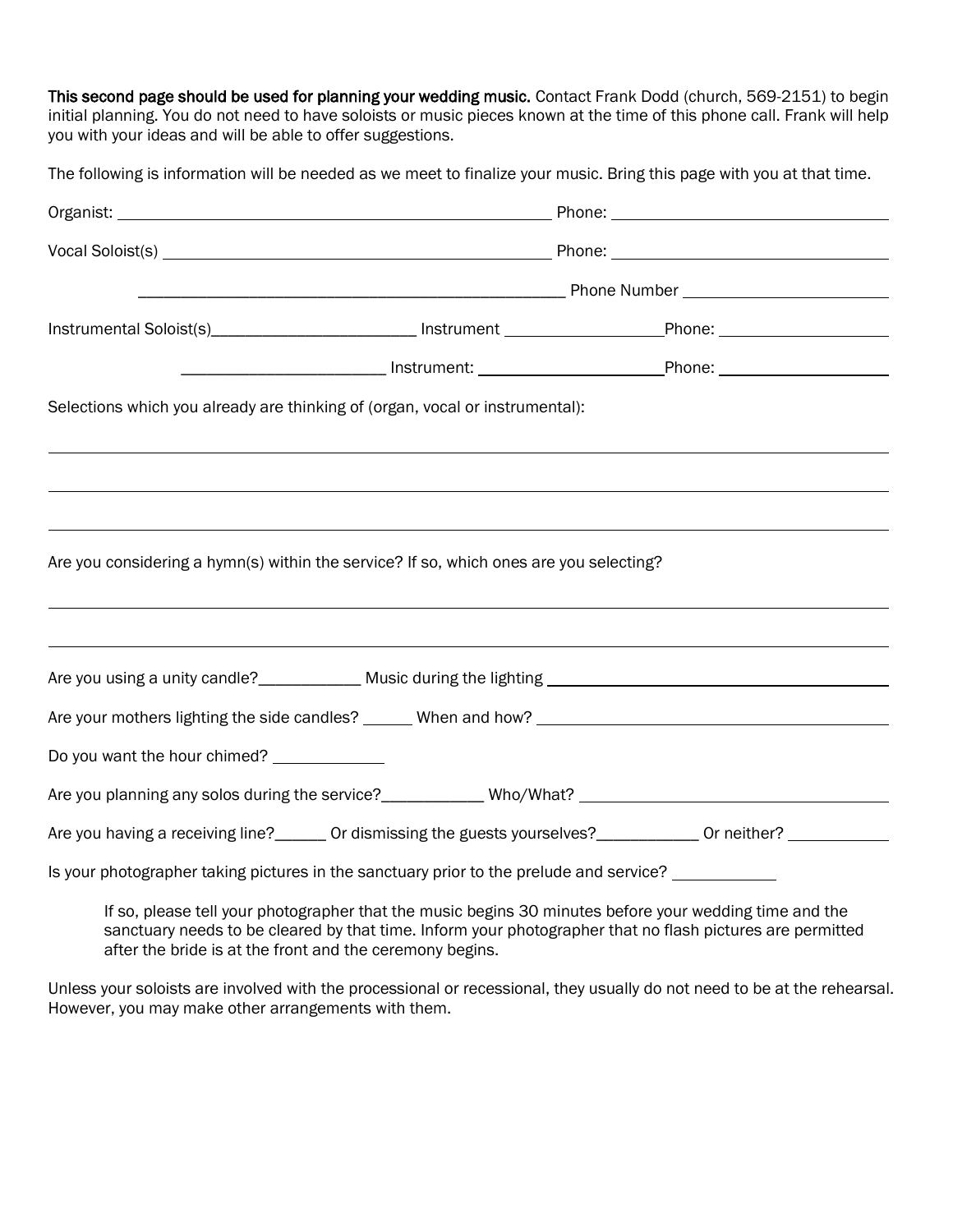Complete this third page of the form and bring it to the meeting with the church administrator and wedding coordinator.

### Wedding Party:

| Bride's Maternal Grandparents: __________________________Groom's Maternal Grandparents: ______________________            |  |  |
|---------------------------------------------------------------------------------------------------------------------------|--|--|
| Bride's Paternal Grandparents: __________________________Groom's Paternal Grandparents: ______________________            |  |  |
|                                                                                                                           |  |  |
| <b>Wedding Arrangements:</b>                                                                                              |  |  |
|                                                                                                                           |  |  |
|                                                                                                                           |  |  |
| Time to unlock doors for wedding: ______________, flower delivery _____________, arrival of bridal party ________         |  |  |
|                                                                                                                           |  |  |
| Is the wedding to be audio recorded?<br><u> Letter Letter 2001</u> If so, the church administrator will arrange for this. |  |  |
| Is the wedding to be video recorded?_________________________ If so, by whom? ________________________________            |  |  |
| Will you use a wedding program?________________________(samples are available for borrowing from the church<br>office)    |  |  |
| Do you want to use the following? Candelabra________, Unity candle_______, Kneeling Bench_______,                         |  |  |
| Flower pedestals__________, Guest book stand in narthex_________, Gift table in narthex ________?                         |  |  |
|                                                                                                                           |  |  |
| After the wedding who will remove all remaining wedding items, flowers, and decorations? _____________________            |  |  |
| Notes:                                                                                                                    |  |  |
|                                                                                                                           |  |  |

\_\_\_\_\_\_\_\_\_\_\_\_\_\_\_\_\_\_\_\_\_\_\_\_\_\_\_\_\_\_\_\_\_\_\_\_\_\_\_\_\_\_\_\_\_\_\_\_\_\_\_\_\_\_\_\_\_\_\_\_\_\_\_\_\_\_\_\_\_\_\_\_\_\_\_\_\_\_\_\_\_\_\_\_\_\_\_\_\_\_\_\_\_\_\_\_\_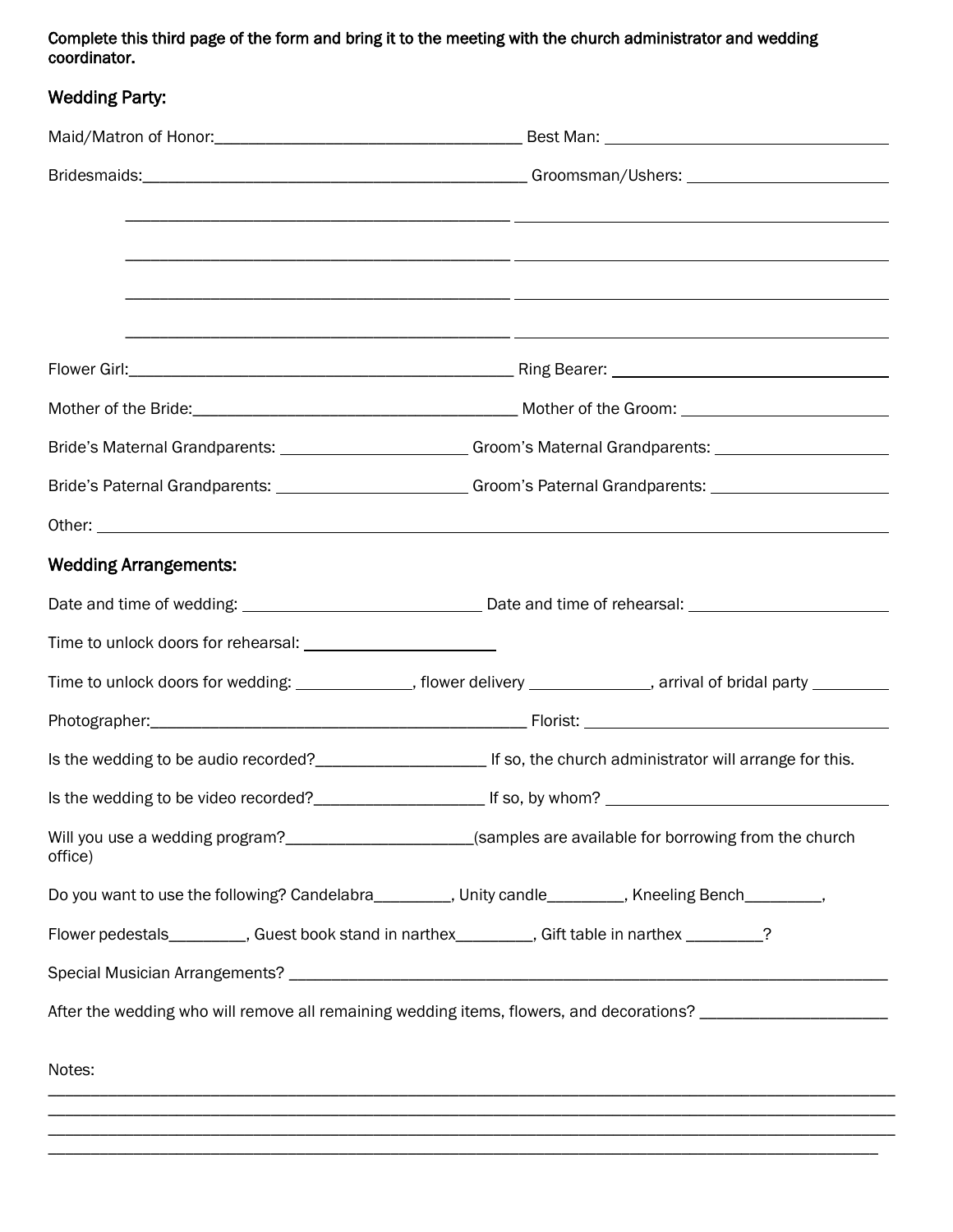Wedding Fees and Gratuities: The following costs are set by the Westminster Session. Checks for all fees and gratuities must be given to the church administrator at the time of your final appointment before the wedding. This is an important date; do not miss it. Note your final meeting date here.

#### Set fees and gratuities

• NO CHARGE for the use of the church sanctuary or facility for reception/rehearsal dinner for an approved wedding ceremony.

### FEE CALCULATION

- Services of our pastors and church administrator are regarded as part of their responsibilities. NO GIFT IS EXPECTED FOR THEM. A personal thank you note is always appropriate.
- For custodian, for clean up after wedding ceremony:  $$100$
- For custodian, for clean up after wedding reception/rehearsal dinner: \$125
- Organist (normally Frank Dodd): for music selection, rehearsal, and wedding, with no soloist involved: \$225 for music selection, rehearsal, and wedding, if 1-2 soloists are involved:\$250 for music selection, rehearsal, and wedding, if 3 or more soloists: \$275

### Total check payable to Westminster Presbyterian Church:

| $\bullet$ | Sound technician, to run the sound system:                           | \$100            |  |
|-----------|----------------------------------------------------------------------|------------------|--|
|           |                                                                      | (separate check) |  |
| $\bullet$ | Sound technician, to edit and copy to CD/SD card                     | \$150            |  |
|           |                                                                      | (separate check) |  |
| $\bullet$ | Livestream/camera operator (with recording to SD card)               | \$50             |  |
|           |                                                                      | (separate check) |  |
| $\bullet$ | Westminster Church Wedding Coordinator:                              | \$140            |  |
|           |                                                                      | (separate check) |  |
|           | *Fee to Westminster coordinator if professional coordinator is used: | \$50             |  |
|           |                                                                      | (separate check) |  |
|           |                                                                      |                  |  |

• Soloists or other musicians. Gift is at the couples' discretion. (We recommend minimum \$100.) (Professional musicians may have their own pre-set fees; be sure to ask.)

 $\frac{1}{2}$